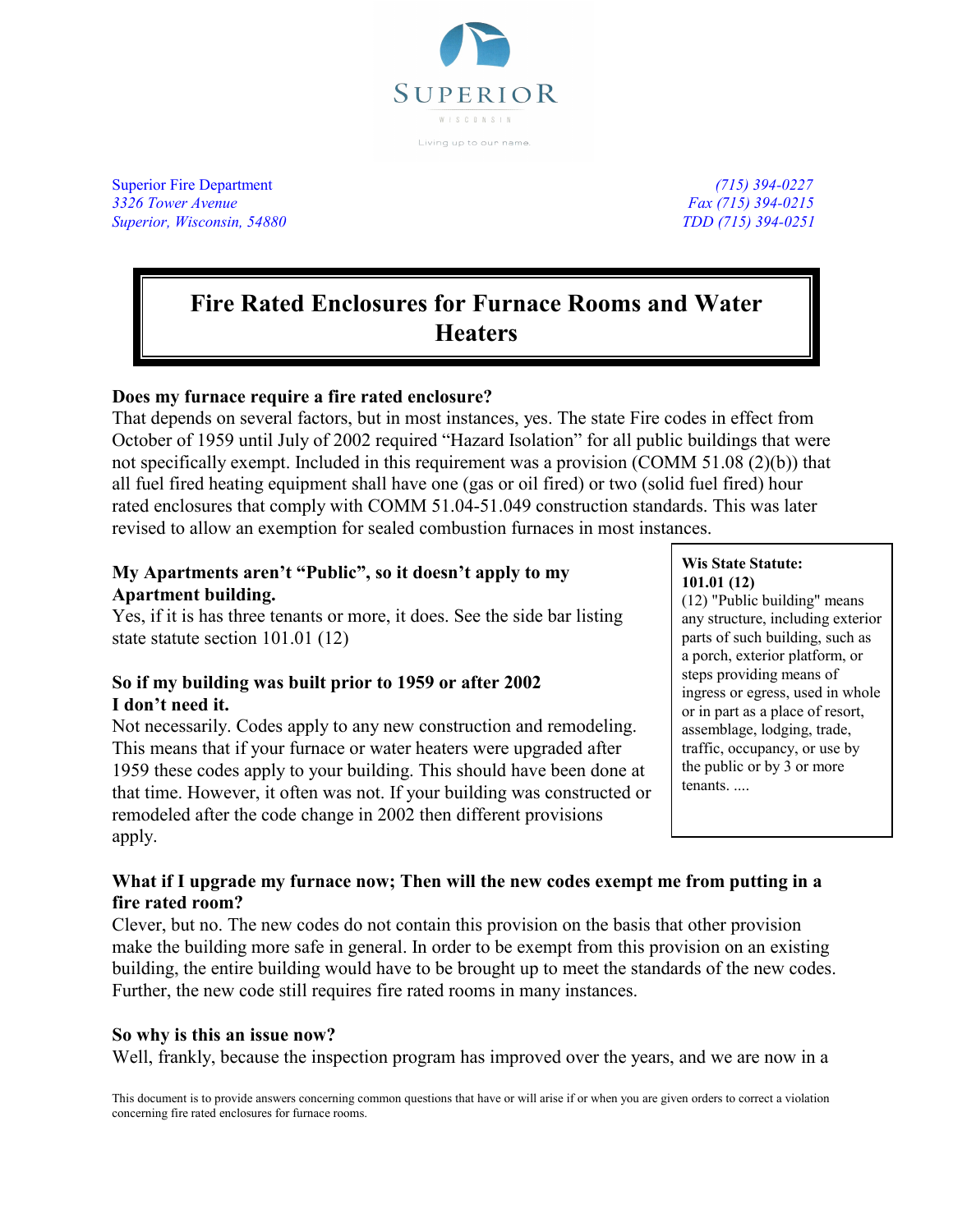position to identify cases that are not in compliance. Though these items should have been addressed when they first occurred, these installations were often performed without permits. Other times they may have been the result of oversights - especially in the case of multi-family dwellings which most people would consider residential.

#### **So how long do I have and what are my options?**

Obviously this situation did not occur overnight and we do not expect it can be corrected overnight. However, State Law requires that we take action to correct it. It cannot go unaddressed.

# **Option 1 .**

Building a fire rated room around the equipment. This will be the one most owners will consider. Keep in mind that this code applies to fuel fired water heaters as well as furnaces. The room must comply with fire rated construction standards as well as mechanical codes concerning ventilation for incoming and outgoing gases. It will have to have a properly rated door with a self closing system. This will be a labor intensive project. That means it will probably also be costly. We are sending this letter out in part so that you can begin budgeting for this.

# **Option 2.**

Upgrading to a Sealed Combustion Heating system. Again, you must consider that this code applies to Furnaces and Water Heaters. If you are aware of one, please notify this office with manufacturer and model information. Electric Water heaters might be a reasonable option for some.

# **Option 3.**

If you come up with an Option 3 we would be glad to hear about it. At any rate, you will be given time to bring your building into compliance on this issue after the first order for correction on the subject is given.

#### **Well, what if I just sell my building and leave it to the next guy?**

Though this is an option, you will still have to disclose this information to the prospective buyers. Further, the new local building maintenance laws require all violations with outstanding orders for correction be brought into compliance, or the buyer file notice with the city that they are aware of the specific outstanding orders, prior to sale. They will be held responsible for corrections on the same time-line as set out in the original orders. Failure to inform them will leave you open to legal action.